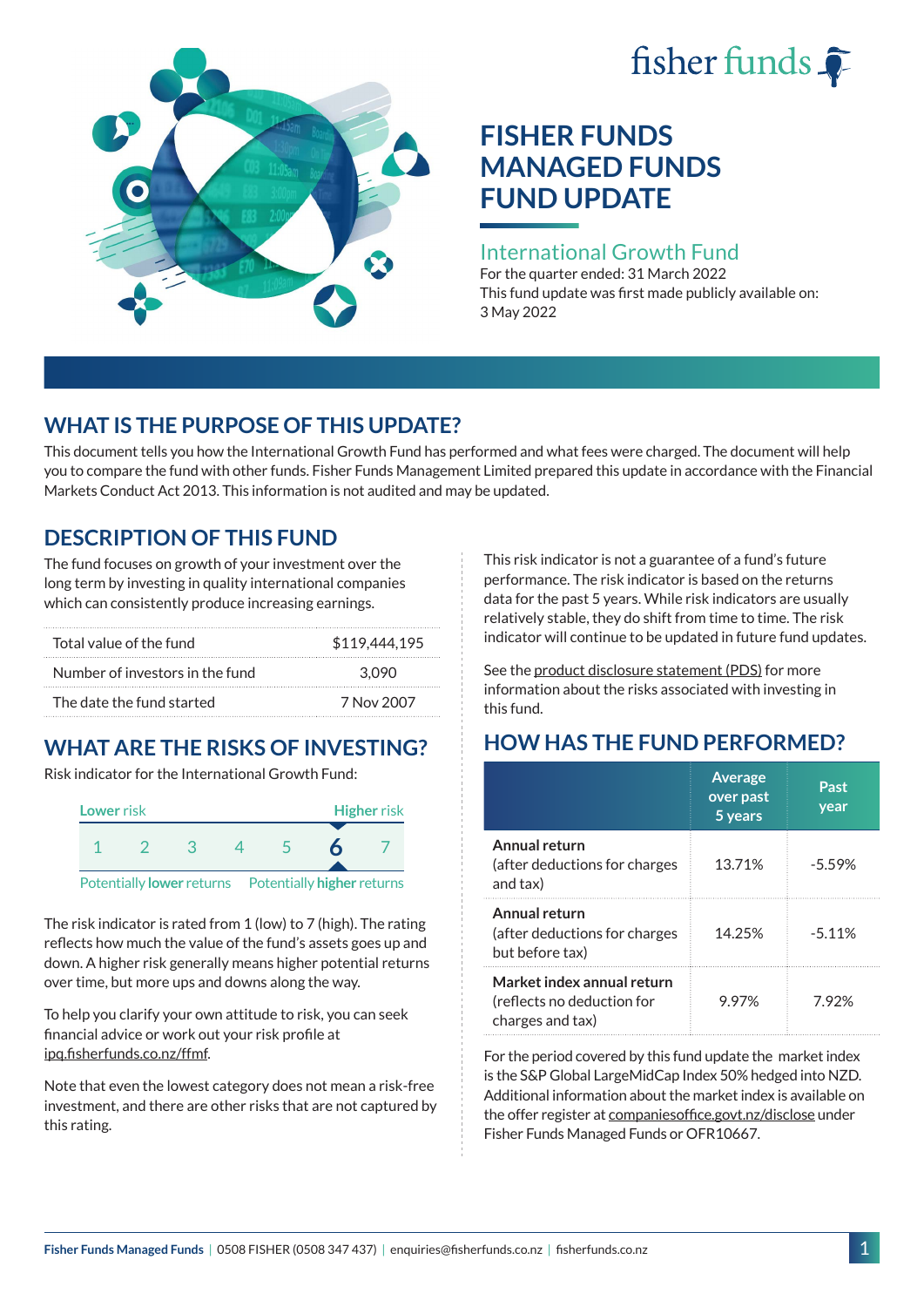### **ANNUAL RETURN GRAPH**



This shows the return after fund charges and tax for each of the last 10 years ending 31 March. The last bar shows the average annual return for the last 10 years, up to 31 March 2022.

**Important:** This does not tell you how the fund will perform in the future.

Returns in this update are after tax at the highest prescribed investor rate (PIR) of tax for an individual New Zealand resident. Your tax may be lower. The market index return reflects no deduction for charges and tax.

#### **WHAT FEES ARE INVESTORS CHARGED?**

Investors in the International Growth Fund are charged fund charges that include GST. In the year to 31 March 2021 these were:

|                                                | % of net asset value |
|------------------------------------------------|----------------------|
| <b>Total fund charges</b>                      | 4.37%                |
| Which are made up of:                          |                      |
| Total management and<br>administration charges | 1.42%                |
| Inding:                                        |                      |
| Manager's basic fee                            | 1.27%                |
| Other management and<br>administration charges | 0.15%                |
| Total performance-based fees <sup>1</sup>      | 2.95%                |

Small differences in fees and charges can have a big impact on your investment over the long term.

#### **EXAMPLE OF HOW THIS APPLIES TO AN INVESTOR**

Katie had \$10,000 in the fund at the start of the year and did not make any further contributions. At the end of the year, Katie incurred a loss after fund charges were deducted of -\$559 (that is -5.59% of her initial \$10,000). Katie did not pay other charges. This gives Katie a total loss after tax of -\$559 for the year.

## **WHAT DOES THE FUND INVEST IN?**

#### **Actual investment mix**

This shows the types of assets that the fund invests in.



#### **Target investment mix**

This shows the mix of assets that the fund generally intends to invest in.